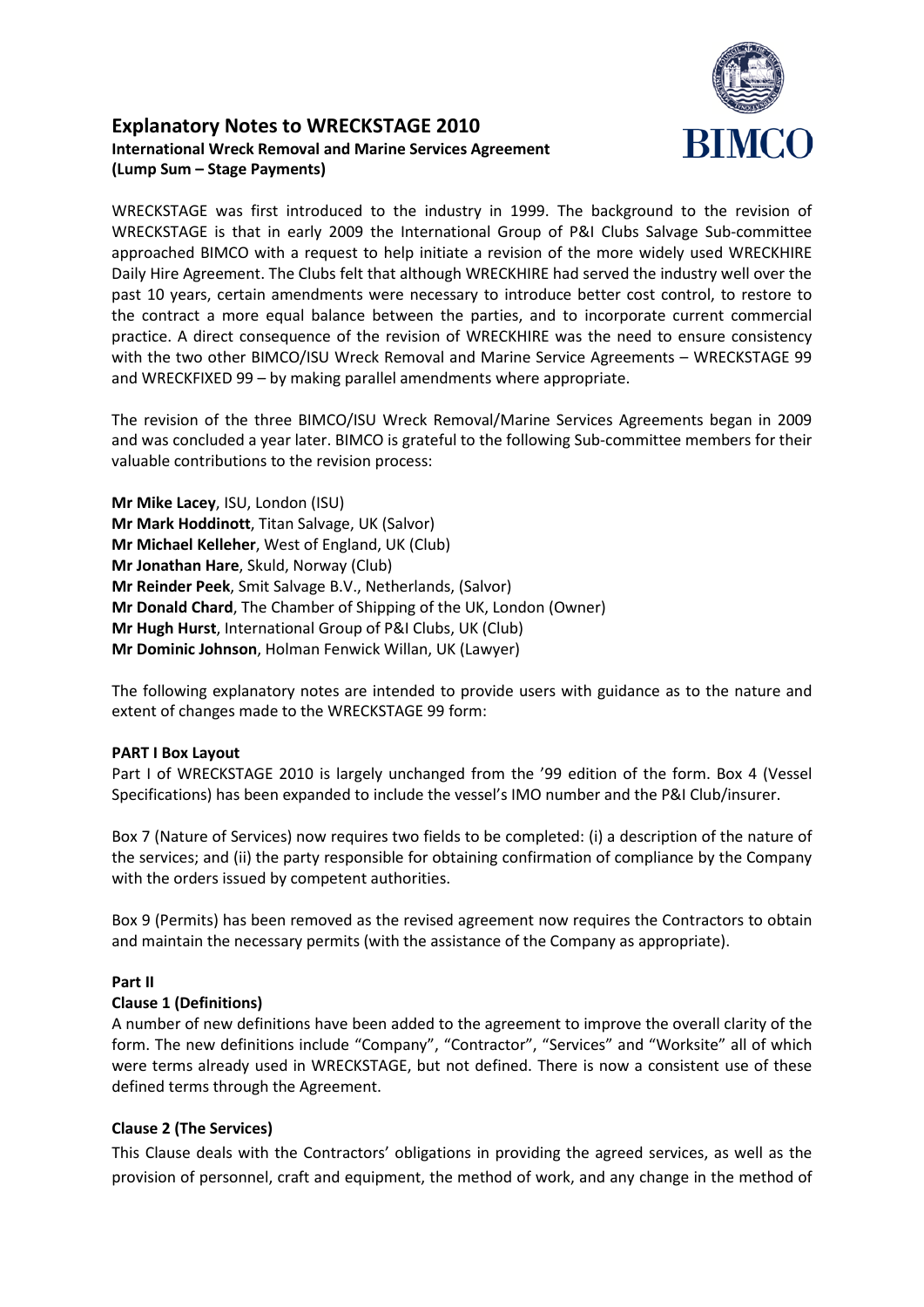work, or provision of personnel, craft and equipment. Consistent with the approach taken in the 1989 Salvage Convention, the Contractor is obliged to exercise "due care" when providing the services. Provided that it is not inconsistent with the nature of the services to be rendered, the Contractor must also exercise "due care" to prevent and minimise damage to the environment.

The first paragraph of Clause 2 has been amended to make the delivery and/or disposal of the vessel a "due diligence" type obligation on the part of the Contractor. The previous reference to the Contractor's "endeavour to deliver" has been removed as the obligation to exercise "due care" applies to all of the agreed services under the Agreement, which may also include delivery and/or disposal.

In the last sentence of the first paragraph the Contractor now has to exercise due care to "prevent" as well as minimise damage to the marine environment. This has been done to be consistent with the phrasing used in the newly introduced Clause 21 (Pollution).

Two new provisions have been added at the end of Clause 2. The first requires the Contractor to give the Company Representative, if in attendance at the site, daily reports (the reports to be based on a standard format set out in Annex III (Contractor's Daily Reports)). The second new provision requires assistance to be given to the party named in Box 7(ii) by the other party to assist in obtaining confirmation from the authorities of compliance with their orders.

### **Clause 3 (Company Representative)**

This Clause provides for a representative of the Company to be available onsite, but only if required by the Contractor. A previous reference to the Company being obliged to provide information to the Contractor has been moved to the final part of Clause 5 (Miscellaneous)

The Clause also deals with the attendance on site, at the Company's risk and expense, of ship's personnel who are fully conversant with the layout of the Vessel and its cargo system in order to provide advice to the Contractors.

#### **Clause 4 (Change of Method of Work and/or Personnel, Craft and Equipment)**

Problems may arise during the operation that require a substantial change of method, equipment, etc. This Clause deals with the circumstances under which the Contractor may seek a variation to the Lump Sum stated in Box 9.

Clause 4 has been substantially restructured and split into three distinct sections. The first section (sub-clause (a)) deals with substantial changes before or during the services resulting in additional costs. The second section (sub-clause (b)) deals the task becoming easier due to a change in circumstances and where the Company can ask for a reduction in the money due to the Contractor. In both cases the parties must agree to a work variation order and to any increase or decrease in costs. In sub-clause (c) provision is made for the parties to resolve any disagreement in respect of sub-clauses (a) and (b) by referring the matter to a new expert evaluation procedure or to mediation or arbitration.

The previous method of referring the matter solely to arbitration was felt to be too slow and inefficient for this type of dispute where it is essential that work is not interrupted or delayed awaiting the outcome of an arbitrator's decision. In any event the Contractor is obliged to continue operations pending the outcome of any evaluation, mediation or arbitration.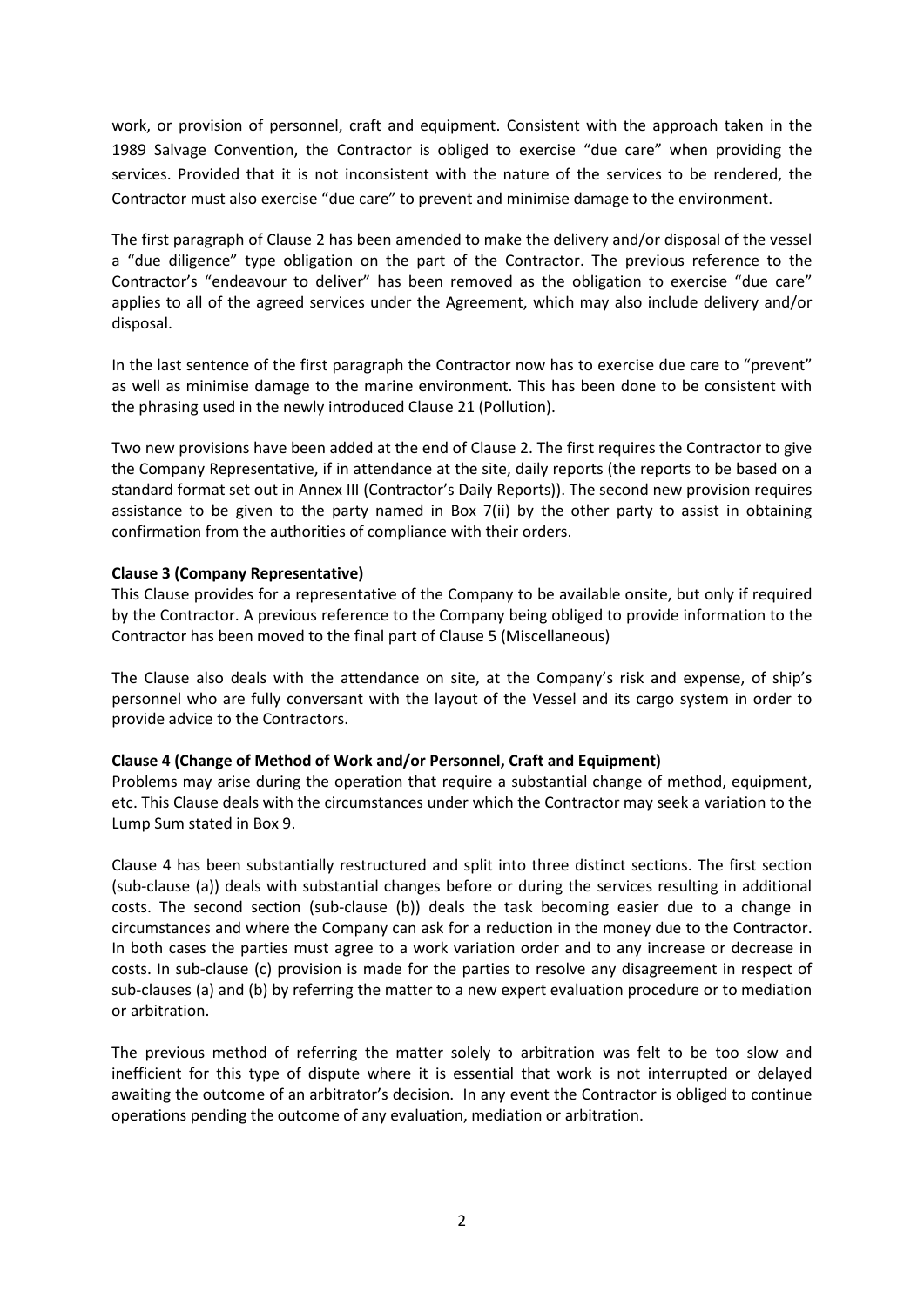#### **Clause 5 (Miscellaneous)**

This Clause, which is largely unchanged from the WRECKSTAGE 99 edition, deals with matters such as the marking of the Vessel; use of the Vessel's machinery and equipment; removal or jettison of parts of the Vessel and/or its cargo, and provision of plans and manifests.

In sub-clause (d) the strict obligation on the Company to provide the Contractors with plans, drawings and other data/information has been amended to "best endeavours" as the Company may simply not be in possession of some of the requested information. The Contractors are at liberty to request the Company to provide plans, drawings and information (previously, the requirement to provide information was found in Clause 3 (Company Representative)) but such requests must be "reasonable".

### **Clause 6 (Permits)**

This Clause deals with the need to obtain licences, approvals, authorisations and permits. The Permits Clause previously allowed for either party to be designated as responsible for obtaining permits. This has now been amended to make the Contractor solely responsible for this task although the Company is required to assist where necessary (for example in situations where a particular permit can only be issued to the shipowner or where the submission of certificates held by the shipowner is required). This amendment reflects the reality of salvage operations where the onsite contractor is best placed to obtain the necessary permits.

### **Clause 7 (Delays)**

This Clause has undergone significant amendment and now offers a much more sophisticated method of dealing with delays encountered during the salvage operation. The previous Clause did not take into account a partial reduction in salvage work, meaning that anything other than full salvage work resulted in the standby rate applying. The new Delays Clause deals with partial standby as well as a full stand-down of services and which rates should apply under each set of circumstances. The provision as amended clearly sets out the position of the parties and which rate should apply in the event of delays whether caused by weather (Sub-clause (a)) or breakdown or failure of the Contractors' equipment or personnel (Sub-clause (b)) or third party equipment or personnel hired in by the Contractor (Sub-clause (c)). As such, the provision more clearly sets out the position of the parties in the event of delays whether caused by weather or breakdown or failure of the Contractors' equipment or personnel or third party equipment or personnel hired in by the Contractor.

Sub-clause (d) places the onus on the Contractor to act swiftly to advise the Company or its on-site representative of any delays to which the Contractor feels the Delay Payment Rate should apply. The Contractor must also at that time inform the Company (or its representative if appropriate) in writing (which would normally be done as part of the daily report and is consistent with obligations under the Lloyd's Form SCOPIC Clause).

Sub-clause (e) excludes from the Delay Payment Rate individual delays of 6 running hours or less duration. This "free time" represents half a working day and is felt by salvors to be a reasonable compromise. However, if the delay exceeds 6 hours then the entire delay period is to count at the Delay Payment Rate.

Sub-clause (f) provides a means of resolving any disagreement as to what rate applies in the different circumstances listed in sub-clauses (a), (b) and (c) or for how long such a rate should apply. If the parties cannot agree on the rate that is to apply then the matter is referred to a new expert evaluation procedure (Clause 17).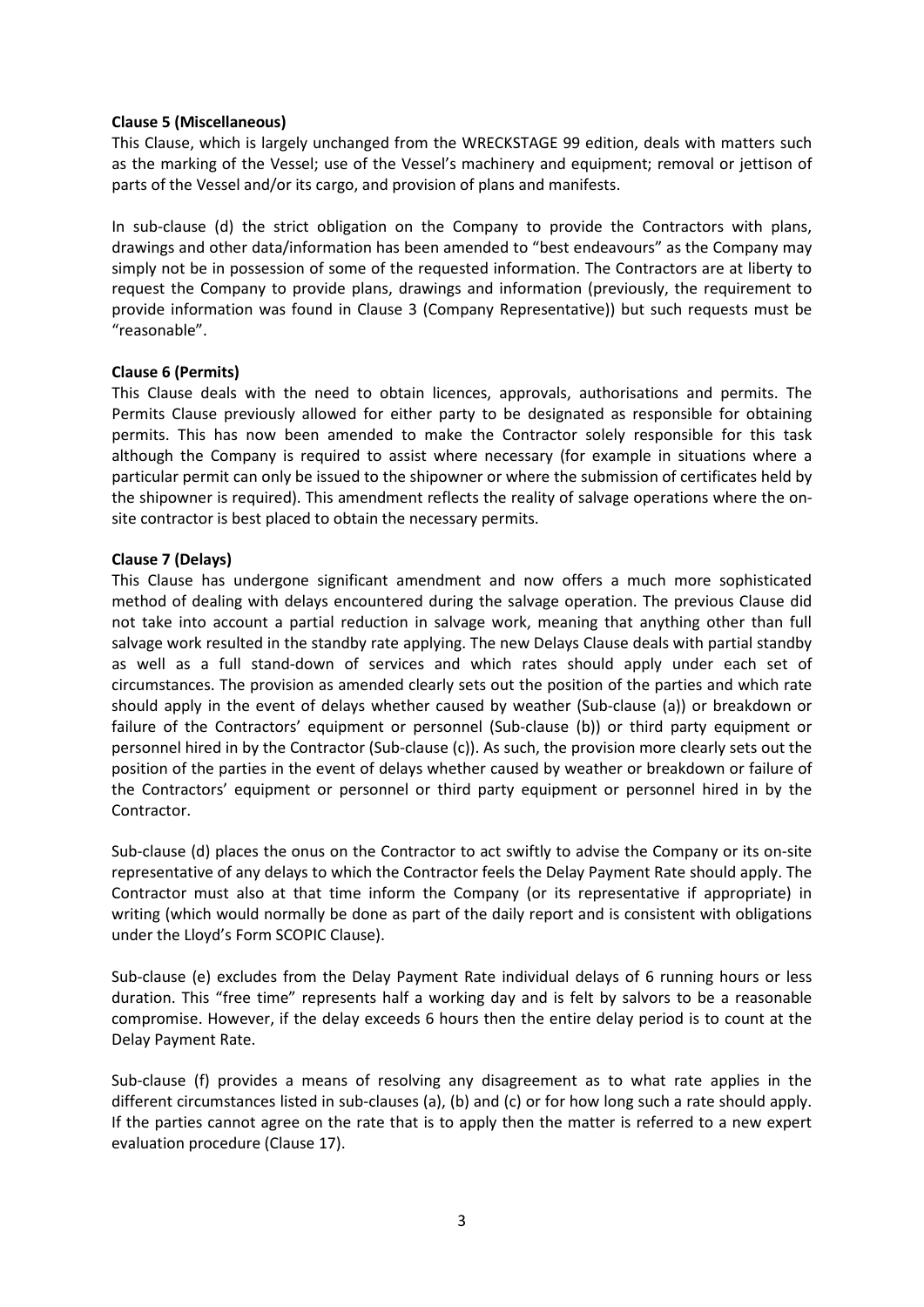#### **Clause 8 (Termination)**

This Clause remains unchanged from WRECKSTAGE 99. It sets out the circumstances under which the Agreement may be terminated by the Company (Sub-clause 8(a)); the manner in which the termination of the Agreement will be carried out by the Contractor (Sub-clause 8(b)); and the situation if permission to terminate the services is not given by the competent authorities (Subclause 8(c)).

### **Clause 9 (Delivery and/or Disposal)**

The Clause has been amended to take account of situations where the Contractors also agree to dispose of the vessel or part of the vessel. "Part" of the vessel includes cargo and bunkers and it is recognised that disposal of such items may take place at different locations and at different times from the disposal of other parts of the vessel.

### **Clause 10 (Payment)**

The new Payment Clause is the result of the merging of the old Clause 10 (Price and Conditions of Payment) and Clause 11 (Time of Payment and Interest).

Clause 10 is fundamental to the proper working of the Agreement. Sub-clauses (9(a), 9(b) and 9(c) deal with the payment of the agreed Lump Sum in instalments irrevocably earned when due and without deduction; Sub-clause (d) provides for the Lump Sum instalments to be paid in the agreed currency to the stated bank account; Sub-clause (e) gives the Contractor a right of termination in the event that payment is not made in accordance with the terms of the Agreement, or if security is not provided in accordance with the provisions of Clause 12 (Security); and Sub-clause (f) enables the Contractors to charge the Company interest at the agreed rate in the event any sums due and payable are not received by the Contractors within the agreed period.

## **Clause 11 (Extra Costs)**

This Clause provides for any various extra costs incurred to be for the account of the Company. A new sub-clause (e) obliges the Company to meet the cost of obtaining and maintaining licenses and permits needed to undertake the salvage operation.

The final paragraph of Clause 11 has been amended to require the Company to reimburse the Contractor for any costs paid on the Company's behalf plus any agreed handling charge.

#### **Clause 12 (Security)**

The Security Clause requires the Company to provide an irrevocable and unconditional security in any form as agreed between the parties. The Company is required to provide satisfactory security to cover monies due to the Contractor. The Contractor may also commence operations without the provision of initial security, but can request it to be provided at a later stage when "reasonably" required. This Clause remains unchanged from WRECKSTAGE 99.

#### **Clause 13 (Liabilities)**

Clause 13 provides the usual knock for knock provisions common in offshore contracts. Sub-clauses (a), (b), (c) and (d) have been slightly modified to include "sub-contractors" (which reflects the common use by salvors of third party sub-contractors). Sub-clause 13(e) is new and replaces the old consequential losses provision which was felt to be ineffective. The new wording is taken from TOWHIRE 2008 the consequential losses provision of which has been positively received by lawyers previously critical of BIMCO consequential liability provisions.

#### **Clause 14 (Himalaya Clause)**

This Clause is the same as that found in WRECKSTAGE 99.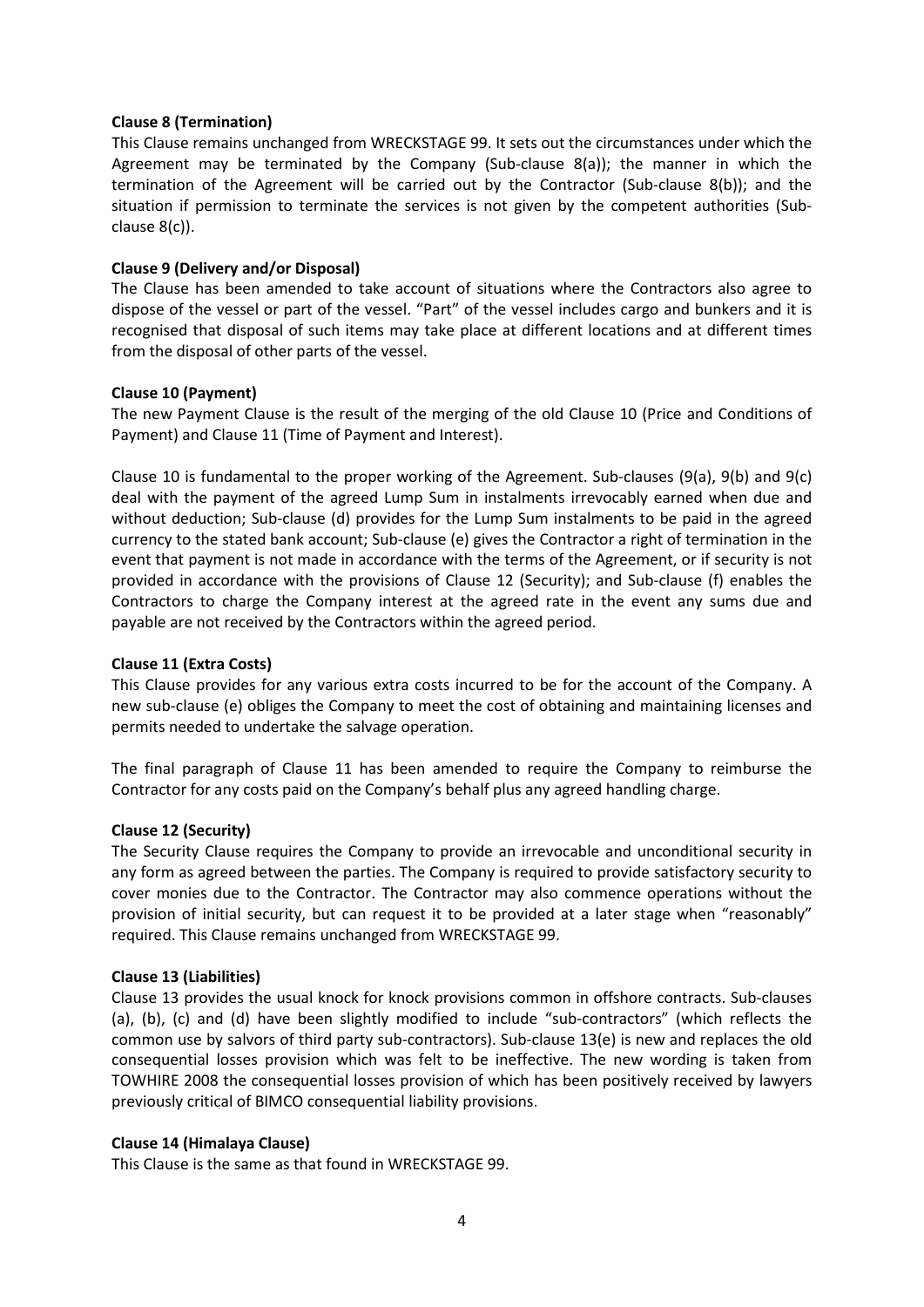### **Clause 15 (Lien)**

This Clause is the same as that found in WRECKSTAGE 99.

#### **Clause 16 (Time for Suit)**

This Clause remains largely unchanged from WRECKSTAGE 99. The previous reference to notification by "telex, facsimile, cable or otherwise in writing" has been deleted because methods and forms of notification are now dealt with by a new Notices Clause (see Clause 19).

### **Clause 17 (Expert Evaluation)**

WRECKSTAGE 2010 introduces a new method of dealing with certain types of dispute under the Agreement – notably disputes relating to the application of Delay Payment Rates (Clause 7) and the adjustment of costs following a change to the nature of the services (Clause 4). It was felt that the standard BIMCO Dispute Resolution Clause used in most BIMCO forms is simply not well suited to resolving issues that require a more or less on-the-spot decision so that work is not interrupted. Conventional arbitration lacks the infrastructure and expertise to determine such types of disputes. Therefore a two-tier approach to dispute resolution has been introduced.

In the first instance, if the parties cannot agree to additional costs for a change in the nature of the services, or are in dispute as the application of the standby rate, they may refer the disagreement to an "expert evaluator". It is intended that the role of the "expert evaluator" will be assumed by a SCR (Special Casualty Representative) chosen from the Panel of SCRs maintained by the Salvage Arbitration Branch of Lloyd's. Once appointed, the SCR acting as "expert evaluator" will take into account short written submissions provided by each party and then within 72 hours give written advice to the parties as to how costs/rates should be adjusted or how time should be accounted for. The cost of such an evaluation is to be met by both parties.

It is important to note that the evaluation is not binding on either party. The intention is to take impartial advice so as to not delay or further delay the salvage operation. The parties only agree that whatever the SCR proposes is given immediate effect but without prejudicing their right to resolve the dispute by conventional arbitration methods set out in Clause 18 at a later date.

#### **Clause 18 (Arbitration and Mediation)**

The Arbitration and Mediation Clause of WRECKSTAGE 2010 builds on the "Governing Law and Arbitration" Clause in WRECKSTAGE 99 which makes special provision for using Lloyd's Salvage Arbitrators who are experts in resolving salvage related disputes. Consistent with the current BIMCO standard Dispute Resolution Clause, the parties may choose an applicable law and arbitration venue from a choice of English law/London arbitration; US law/New York arbitration; or a choice of law and arbitration as chosen and agreed by the parties.

The Clause incorporates the LMAA's recently introduced intermediate claims procedure to supplement the existing small claims procedure. The Clause also introduces new mediation provision which permits the parties to refer all or part of a dispute, for which arbitration has been commenced, to mediation.

#### **Clause 19 (Notices Clause)**

The notices provision is new but is a provision commonly found in other recently produced BIMCO standard forms. The Clause provides that all notices must be in writing and sent using one of the prescribed formats. The Clause also sets out when notices given under the Agreement take effect depending on the method of communication used.